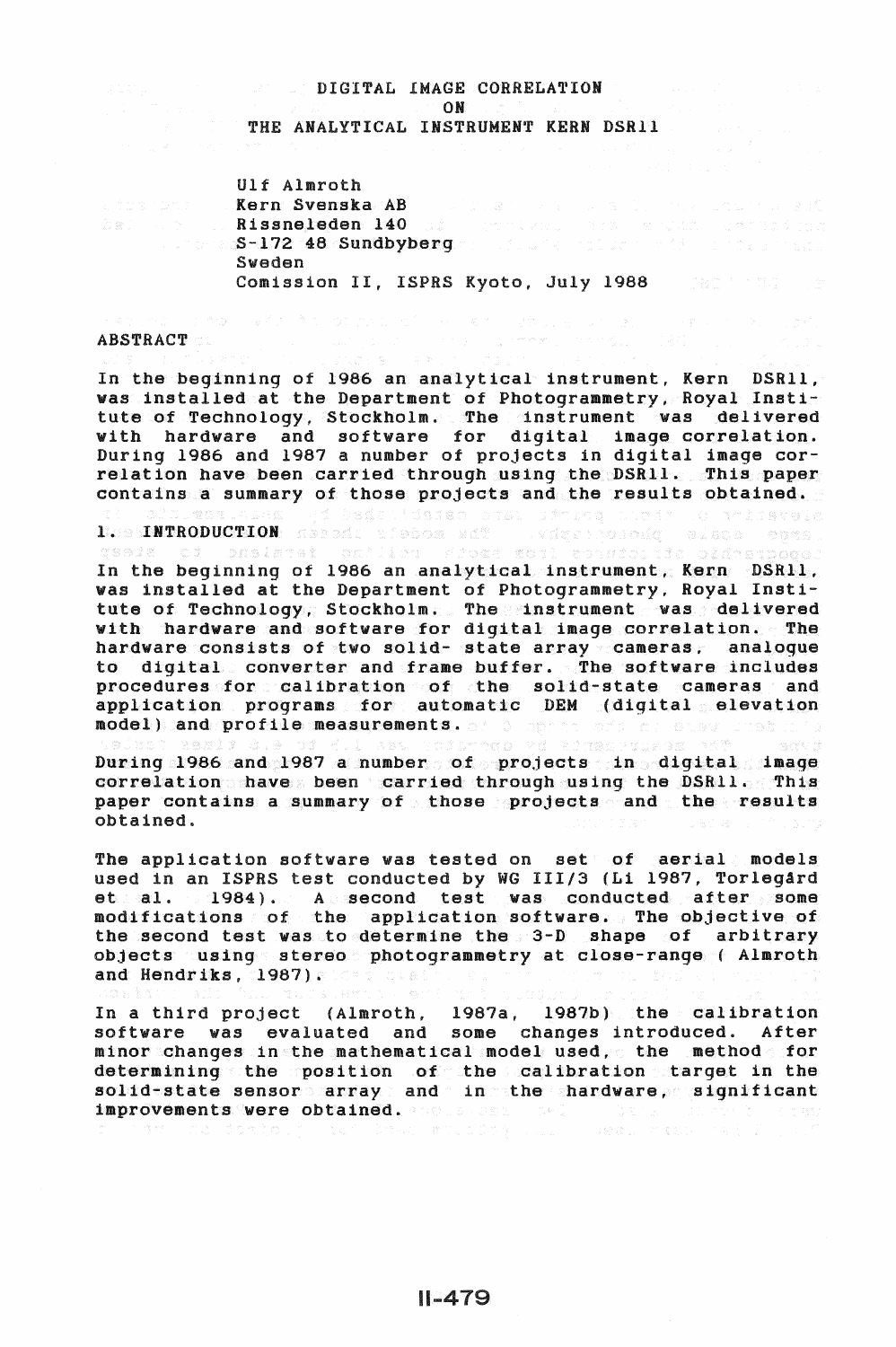Algorithms for image matching using least squares techniques were developed at the department. A multi-point matching method evolved from this work (Rosenholm, 1986, 1987a,1987b). In a fourth project the multi-point method was implemented and tested using the DSRll.

The objectives of and the results obtained in the projects mentioned above are reviewed in this paper. For detailed information the reader should consult the original papers.

#### 2. DEM TEST

This test was made to study the performance of the Kern correlator in DEM measurements with respect to accuracy and reliability. Comparisons with maesurements by operator and with ground truth were made. The accuracy esimation was made in terms of root-mean- square (RMS) error, bias (mean), maximum error and frequency of blunders. The RMS errors were normalized to the image scale.

The test material chosen from the ISPRS WG III/3 test. In each<br>model a sub aera of about 2500 points is available. The "true" model a sub aera of about 2500 points is available. elevation of those points were established by measurements in large scale photography. The models chosen covers different topographic structures from smoth rolling farmland to steep terrain with mountains and forrests.

With operator an average RMS error of 0.15 per mille of the flying height was obtained. The corresponding number when using the correlator was 0.4 per mille. As expexted an ideal image for correlation should have sufficient texture. In addition it should printed with photographic densities in the range from 0.3 to 1.3 in density units. The frequency of blunders were in the range 0 to 16 % depending on the terrain type. The measuements by operator was 1.5 to 4.6 times faster than the maesurements by correlator for the image material used<br>in the test. The test confirmed that the accuracy stated by The test confirmed that the accuracy stated by the manufacturer could be met if the photographs used met the quality specifications.

### 3. CLOSE-RANGE TEST

The Kern correlator was originally designed for stereo pairs with a base to height ratio of 0.6 and nearly parallel camera axes, e.g. aerial photography. When the correlator is used in close-range applications a number of problems are encountered. The base to height ratio can be unfavourable, the object may not have sufficient texture for the correlator and the surface may be highly reflecting.

In this test the object was texturized by projecting a pattern on it at the time of photography. Relations between pattern size, filmtype, pixel size and the influence of reflections were investigated. Two emulsions, Kodak Tri-x Pan and Kodak Plus X-Pan were used. The pattern used for projection was a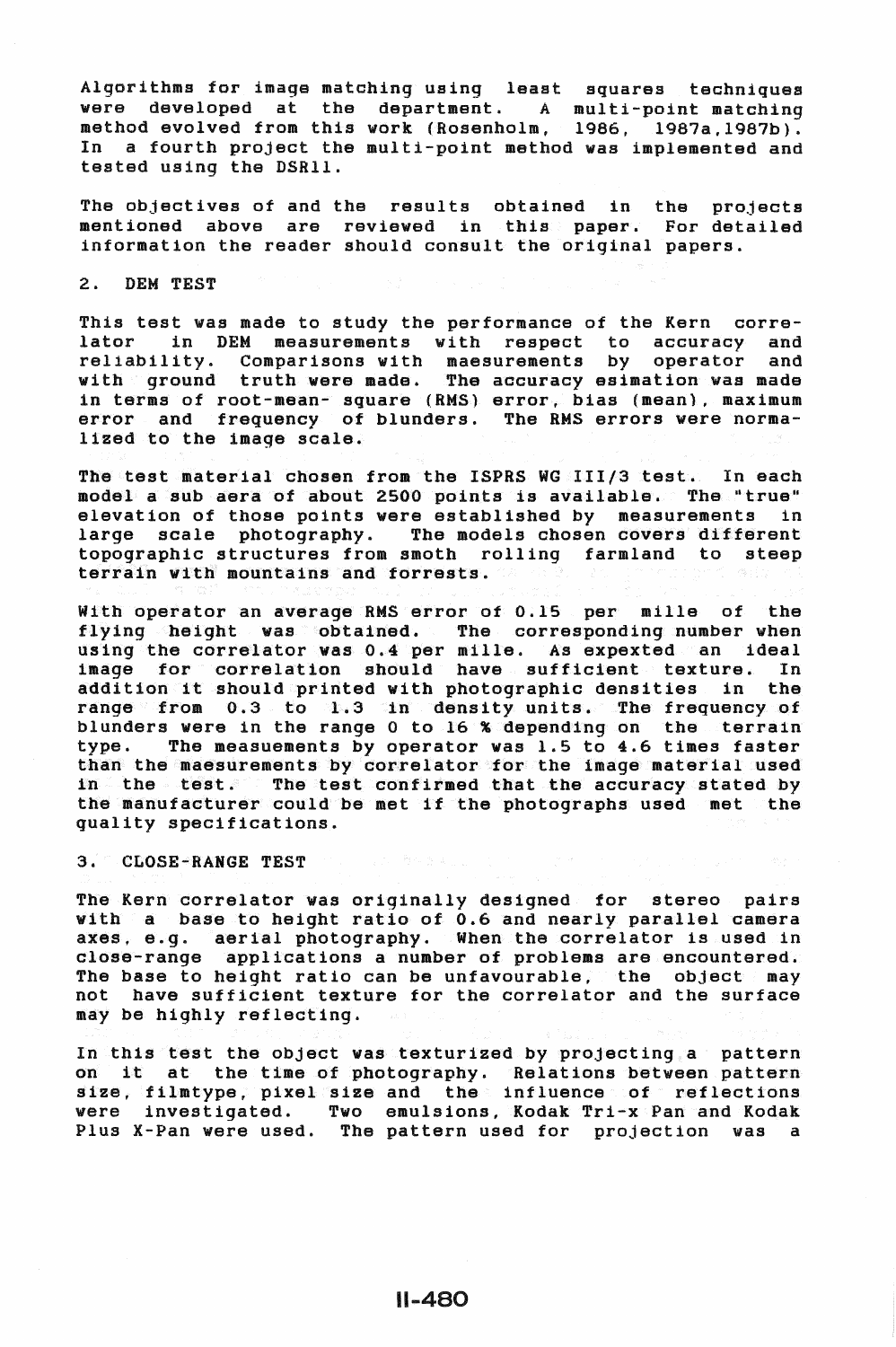computer generated random pattern, produced with the size of the elementary cell ranging from 50 to 300 um.

External and internal precision were estimated. The external precision was computed from a grid of 700 checkpoints on the object. The check points were measured in a Leitz 3-D coordinate measuring machine. The internal precison was estimated from replicated measurements.

In the test no significant difference was found between the two emulsions used. It was found that reflections could be kept at a level that did not interfere severly with the correlation. Matting the surface resulted in an improvement of the accuracy, but matting may not be permitted in many applications.

The system used for the test has a pixel size of approximately 13 by 16 um. Patterns with an elementary cell size of 150 to 200 um gave optimal results.

More than 90% succesful correlations were obtained. However the external precision was unsatisfactory and there was a sytematic trend. The cause of the systematic error was later found in the hardware. Testing software for automatic measurement of fiducials. it was found (S.Lutz, Kern Aarau, personal comunnication) that the automatic gain control of the solid- state cameras used in the system introduced a shift in the x direction.

| correlator                                                                                                                                                                                                                                                                                             | Gain control |  |                      | RMS (mm) | Bias (mm)         |  |
|--------------------------------------------------------------------------------------------------------------------------------------------------------------------------------------------------------------------------------------------------------------------------------------------------------|--------------|--|----------------------|----------|-------------------|--|
|                                                                                                                                                                                                                                                                                                        | on           |  | $2.200 - 3.306$      |          | $-1.605 - -3.088$ |  |
| correlator                                                                                                                                                                                                                                                                                             | off          |  | $0.072 - 0.095$      |          | $0.022 - 0.036$   |  |
| operator $\frac{1}{2}$ . $\frac{1}{2}$ . $\frac{1}{2}$ . $\frac{1}{2}$ . $\frac{1}{2}$ . $\frac{1}{2}$ . $\frac{1}{2}$ . $\frac{1}{2}$ . $\frac{1}{2}$ . $\frac{1}{2}$ . $\frac{1}{2}$ . $\frac{1}{2}$ . $\frac{1}{2}$ . $\frac{1}{2}$ . $\frac{1}{2}$ . $\frac{1}{2}$ . $\frac{1}{2}$ . $\frac{1}{2}$ |              |  | 지금 공동을 통해 공동을 공동하였다. |          |                   |  |

Table 1. RMS when compared to the checkpoints. Automatic gain control of the solid-state cameras on and off. RMS for same model measured by operator for comparison.

Since this could explain the large RMS values obtained one of the models was remeasured after turning the gain control off and introducing improved calibration procedures for the introducing improved calibration procedures for solid-state cameras. The results obtained show a considerable improvement compared with the first test. The RMS compared to ground truth obtained when measuring one model with the correlator and the automatic gain control turned off and on are listed in Table 1 as well as the RMS from operator measurement of the same model.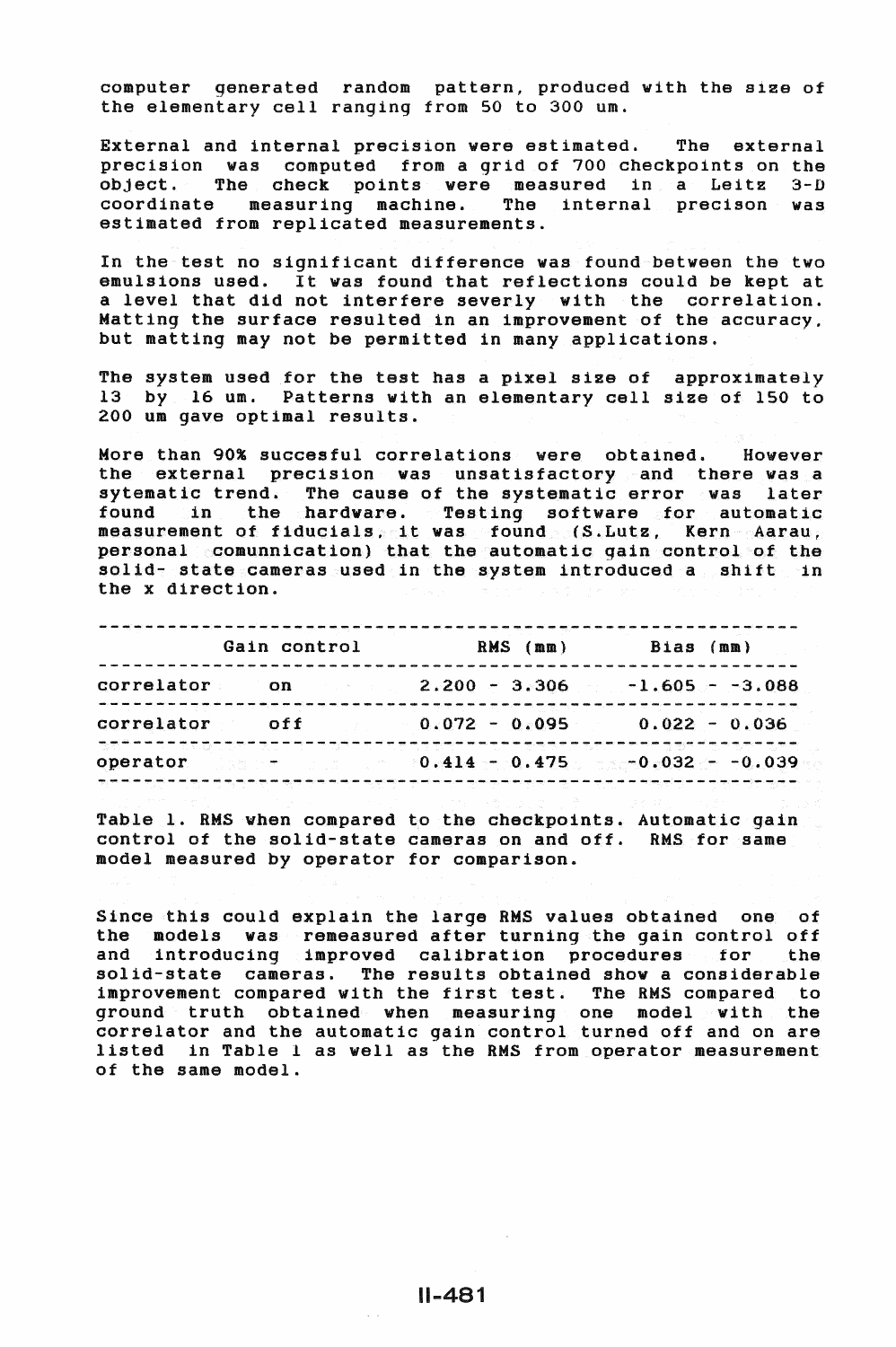#### 4. SOLID-STATE SENSOR ARRAY CAMERA CALIBRATION FOR DSRll

The Kern correlator consists of hardware and software. In preceeding sections some tests of the application software have been reviewed. The hardware and the calibration software for the solid-state sensor array cameras used for digitizing the photographic image was dealt with in a separate project. the

In a preliminary investigation (Almroth. 1987a), the existing calibration procedures based on an affine transformation between the coordinate system of the stages of the instrument and the coordinate system of the solid-state cameras, were and the coordinate system of the sorru-state cameras, were<br>tested and evaluated. From the results of this test it was decided to expand the mathematical model to include corrections for radial and decentering distortion.

Radial and decentering distortion were found to be significant. The presence of play in the spindles of the stages resulted in a systematic trend in the residuals after calibration. This trend was removed by changing the way of moving the stages during the calibration. The expansion of the mathematical model, the fact that the automatic gain control was turned off and the change in the measuring procedure resulted in a considerable improvement. The standard error of unit weight was reduced from 4 to l um. Thus accuracy of the solid-state camera calibration and the accuracy of the grid calibration of the instrument are of the same order.

5. MULTI-POINT IMAGE MATCHING FOR 3-D MEASUREMENTS WITH KERN DSRll

The multi-point matching method is intended for matching in images with the x-direction (the line direction) equal to the epipolar lines. Normal case photographs, with the epipolar lines parallel to the base, are suitable for this purpose. The original photographs are transformed to the normal case by projecting them on a surface with the x-axis parallel to the<br>base. Two types of photograps were used. Convergent Two types of photograps were used. photographs of a cardoor with a projected random dot pattern and normal case photographs of rock walls in tunnels.

The investigation was centered on algorithms for practical methods to use the multi-point matching method in the DSRll and on the effects of low- pass filtering on convergency speed. The effects of the weights of the constraints used and the accuracy and repeatability of the results were also treated.

The method has a high reliability in the center of the parallax  $grid.$  The pull-in range is high  $\gamma$  but convergency speed is slow. Low-pass filters have a significant improving effect on the convergency speed.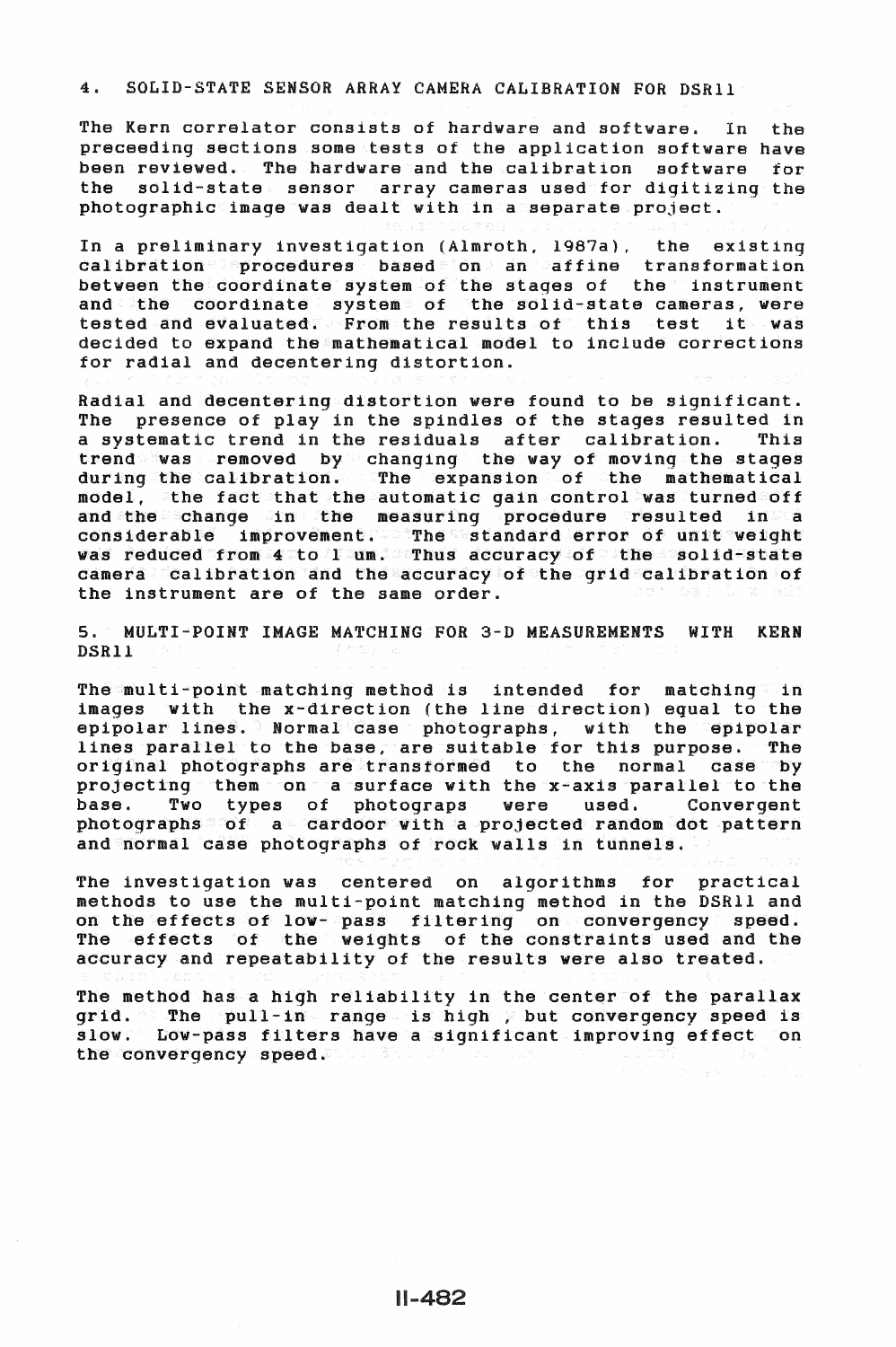#### 6. DISCUSSION

The performance of the correlator was improved by a minor<br>change in the hardware configuration and by improved in the hardware configuration and by improved calibration procedures. The aerial models used in the DEM test dailbiation procedures. The definition mediate after the section 2) were never remeasured after changing the hardware. Since the base to height ratio is more favourable than in the close-range models used in the other test (see section 3) an improvement can be expected also when measuring DEN's from aerial models. An indication of this is that in the  $close=range\_test$ , the estimated RMS improved considerably after the change in the hardware. s i ju

The important part in the soild-state camera calibration is to obtain homogeneous accuracy in solid-state camera and grid calibration. A small pecentage of correlation failures will be present in most cases. Thus the operator has to measure the points where the correlator failed. Mixing operator and correlator measurements we still want to have an equal quality in both types of measurements.

#### 7. CONCLUSIONS

The Kern correlator has been sucessfully applied both to aerial and close-range imagery. The calibration procedures for the solid-state cameras in the system have been improved and a status have been reached were the accuracy of the grid calibration of the instrument and the calibration of the solid-state cameras are of the same order. Further the concept of using image correlation techniques in combination with an analytical instrument for testing and developing algorithms and procedures for digital photogrammetry has proved succesful.

The close range test indicates that it possible not only to automate the measuring procedures but also to improve accuracy by introducing correlations techniques.

### 8. REFERENCES

Almroth U. "Digital Camera Calibration for High Accuracy Digital Matching on the Analytical Plotter DSRll". Technical papers, 1987 ASPRS-ACSM convention, Vol 7. Baltimore, 1987a.

Almroth U."Some Aspects of Solid-state Sensor Array Calibration for DSR11". Licenciate Thesis, Department of Photogrammetry, Royal Institute of Technology. Stockholm, 1987b.

Almroth U.,Hendriks L. "High Accuracy Matching of Close-Range Objects on the Analytical Plotter kern DSR11". ISPRS Intercommssion Conference on fast Processing of Photogrammetric Data, Interlaken, Switzerland, 198?.

Li, M. "A Comparative Test of Digital Elevation Models Measurements Using the Kern DSR11 Analytical Plotter". Proccedings of ISPRS Comission III, WG 3, Copenhagen, Denmark. 1987.